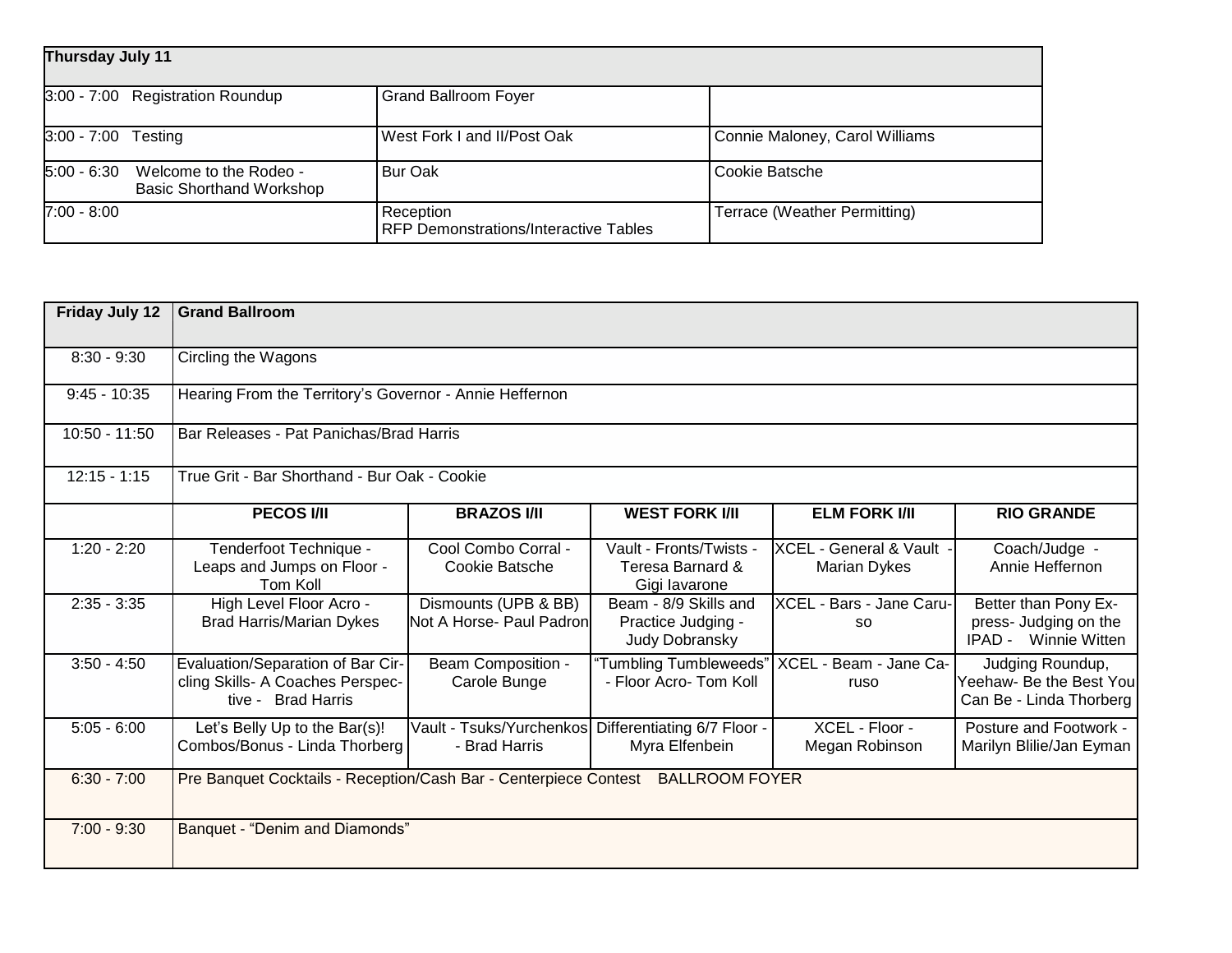| <b>Saturday</b> | <b>PECOS I/II</b>                        | <b>BRAZOS I/II</b>                                                                                                 | <b>WEST FORK 1/II</b>                              | <b>ELM FORK I/II</b>    | <b>RIO GRANDE</b>                              |
|-----------------|------------------------------------------|--------------------------------------------------------------------------------------------------------------------|----------------------------------------------------|-------------------------|------------------------------------------------|
| July 13         |                                          |                                                                                                                    |                                                    |                         |                                                |
| 8:30 - 9:30     | Alternative to Testing I Lev-            | Floor Composition -                                                                                                | Judy Judgeworthy -                                 | College Overview - Don- | Technology -                                   |
|                 | el 10+ - Cookie Batsche,                 | Connie Maloney                                                                                                     | You may be UnProfessional                          | na Trevethan & Jackie   | Google Classroom -                             |
|                 | Robin Smith, Scott Slater                |                                                                                                                    | if - Marilyn Blilie                                | Fain                    | Ann Heppner                                    |
| $9:45 - 10:45$  | "Happy Hoe Down" -                       | <b>Bars - Release Moves</b>                                                                                        | Boot Hill - "How to Survive                        | College Floor -         | 2 RFP Projects - Judge                         |
|                 | Floor Artistry -                         | Pat Panichas                                                                                                       | Long Meets" -                                      | Jessica Santos &        | Flashcards (Lucia Lake)                        |
|                 | Maria DeCristoforo                       | (Repeat with a                                                                                                     | Karen Pleasants &                                  | Pam Evans               | and History Game Show                          |
|                 |                                          | Different Branding)                                                                                                | Diane Thompson                                     |                         | (Debbie Campbell)                              |
| 11:00 - 12:00   | Level 10 Bars - Composition              | Vault 6/7 Judging - Jan                                                                                            | Saddle Bag Survival Kit for                        | College - Beam - Lisa   | Kick Off Your Boots and                        |
|                 | - Robin Smith                            | Eyman/Carole Bunge                                                                                                 | <b>Unusual Situations - Marian</b><br><b>Dykes</b> | Bowerman/Marilyn Blilie | Stay Awhile - Training &                       |
|                 |                                          |                                                                                                                    |                                                    |                         | Mentoring the "Young-<br>sters" Donna Robacker |
| Lunch 12:00 -   |                                          | LUNCH AND LEARN - BUR OAK - (1) New to NCAA judging - Donna Trevethan (2) Recruiting New Judges - Nichole Otterson |                                                    |                         |                                                |
| 1:15            |                                          |                                                                                                                    |                                                    |                         |                                                |
|                 | <b>PECOSI</b>                            | <b>BRAZOS I/II</b>                                                                                                 | <b>WEST FORK I/II</b>                              | <b>ELM FORK I/II</b>    | <b>PECOSII</b>                                 |
|                 |                                          |                                                                                                                    |                                                    |                         |                                                |
| $1:15 - 2:15$   | "Scootin' Your Boots" -                  | Beam Acro -                                                                                                        | Experiences with                                   | College - Bars -        | 2 RFP Projects - Digital                       |
|                 | <b>Floor Dance</b>                       | Tom Koll                                                                                                           | Judging Olympics -                                 | Tom Farden &<br>Don-    | Library (Eric Pung) &                          |
|                 | Skill Recognition -                      |                                                                                                                    | Pat Panichas &                                     | na Trevethan            | Electronic Fee Calculator                      |
|                 | Cookie Batsche                           |                                                                                                                    | Cheryl Hamilton                                    |                         | (Jeri Foley)                                   |
| 2:30-3:30       | Just a Swingin' -                        | Potluck Beam Hoe Down -                                                                                            | Bar Skills by Root Skill -                         | College - Vault -       | I Fought The Law and                           |
|                 | Judging Level 10 Bars -                  | Artistry/Dynamics - (Leaps and                                                                                     | Ann Heppner                                        | Lou Ball &              | The Law Won -                                  |
|                 | Carole Bunge                             | Jumps) Maria DeCristoforo                                                                                          |                                                    | Nichole Otterson        | <b>Marian Dykes</b>                            |
| $3:45 - 4:45$   | Alternative to Testing II                | Judging Vault -                                                                                                    | Beam Series/Combos -                               | Corraling those         | 2 RFP Projects - Short-                        |
|                 | Level 10+ - Cookie Batsche,              | Good, Better, Best -                                                                                               | Carole Bunge                                       | Friskie Deductions -    | hand Bingo (Kathleen                           |
|                 | Robin Smith, Scott Slater                | Paul Padron                                                                                                        |                                                    | Gayli Craver            | Skeslock) ; 6/7 Vault Vid-                     |
|                 |                                          |                                                                                                                    |                                                    |                         | eo (Linda McDonald)                            |
| 5:00:-6:00      | Roping in the<br>"Tricks of the Trade" - | Timing is Everything on Beam                                                                                       | <b>Barnyard Basics - New</b>                       | CJ/MR -<br>Pat Panichas | <b>IPADS</b> Tips and Tricks -                 |
|                 | Connie Maloney                           | - Linda Thorberg                                                                                                   | Compulsories and Tips for<br>Judging Current Bm/Fx | Cookie Batsche          | Winnie Witten                                  |
|                 |                                          |                                                                                                                    | Compulsories - Tom Koll                            | Marilyn Blilie          |                                                |
| $6:00 - 7:00$   |                                          | Reception/Light Hors D'oeuvres/Cash Bar / Door Prizes for Card Game                                                |                                                    |                         |                                                |
|                 |                                          |                                                                                                                    |                                                    |                         |                                                |
|                 |                                          |                                                                                                                    |                                                    |                         |                                                |